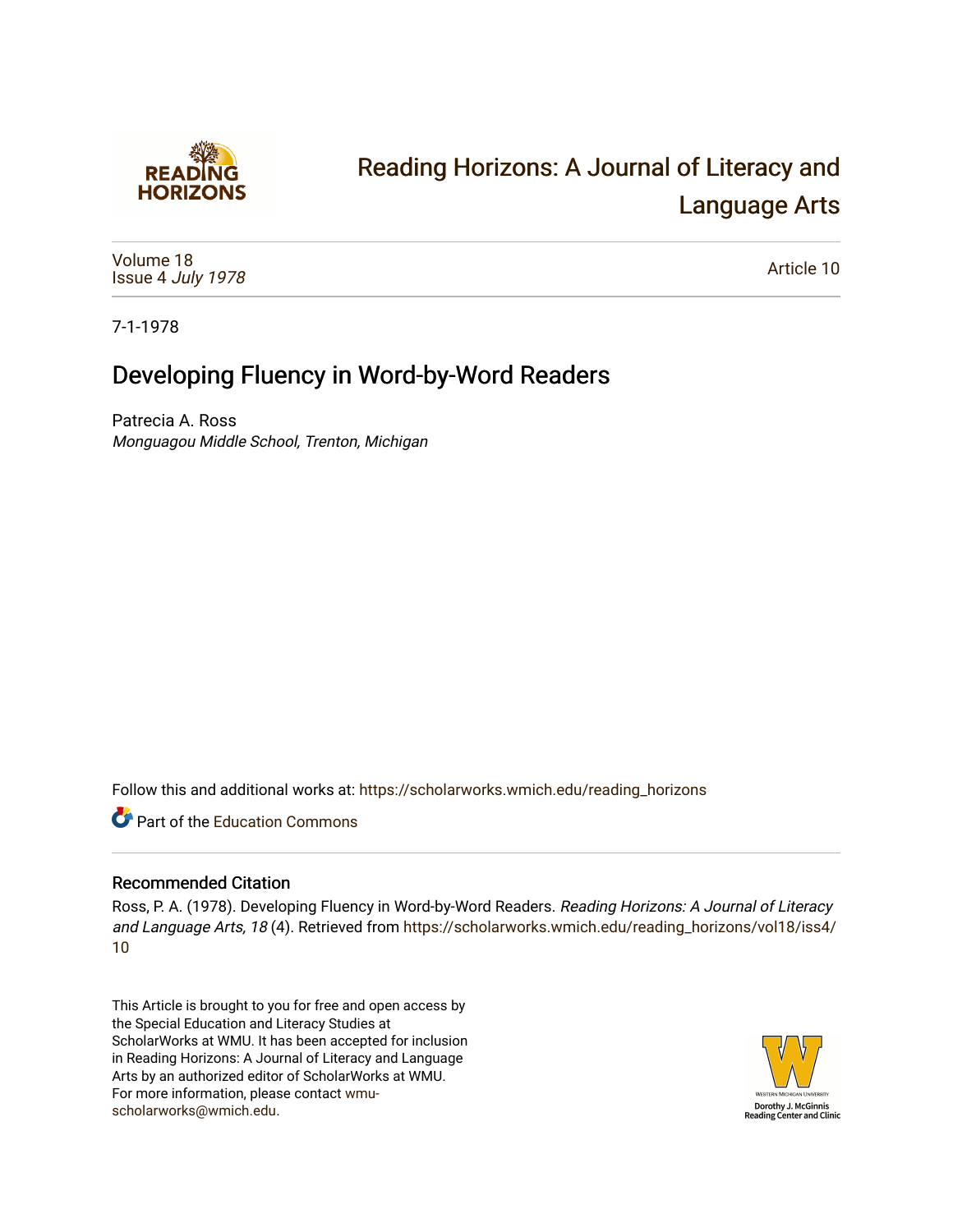### *DEVELOPING FLUENCY IN* **DEVELOPING FLUENCY IN**  *WORD-BY-WORD READERS* **WORD-BY-WORD READERS**

#### *Patrecia A. Ross Patrecia* **A.** *Ross*

**MONGUAGOU MIDDLE SCHOOL, TRENTON, MICHIGAN** MONGUAGOU MIDDLE SCHOOL, TRENTON, MICHIGAN

What can be done to nudge word-by-word readers from their halting What can be done to nudge word-by-word readers from their halting habits into the fluency which characterizes good reading? Not only is the slow reader discouraged by the tedium of his word reading, he is unlikely to get much meaning from the print because the short-term memory becomes overloaded and he cannot process ideas efficiently.6 overloaded and he cannot process ideas efficiently.6

A look at what good readers do will provide clues as to how reading A look at what good readers do will provide clues as to how reading teachers may approach the problem. Skilled readers do not identify letters teachers may approach the problem. Skilled readers do not letters en route to words because word identification is too fast for letter-by-letter en route to words because word identification is too fast for letter-by-Ietter analysis. Fast readers scan for meaning; they do not read all of the words, but rather sample meaning information from most words. At least one but rather sample meaning information from most words. At least one study suggests that good readers do not pay much attention to vowels, study suggests that good readers do not pay much attention to vowels, pulling meaning instead from the consonants as primary visual cues.2 pulling meaning instead from the consonants as primary visual cues.<sup>2</sup>

Pedantic readers need to shift their focus from the individual word to Pedantic readers need to shift their focus from the individual word to connected discourse and to integrate their fragmented responses. Slow connected discourse and to integrate their fragmented responses. Slow readers, having been drilled in phonics year after year, have become too readers, having been drilled in phonics year after year, have become too bogged down in letters and words. It is little wonder that they need help in bogged down in letters and words. It is little wonder that they need help in seeing the larger picture-the sweeping line, the flowing idea-and in learning to attend to the semantics and syntax instead of plodding along learning to attend to the semantics and syntax instead of plodding along word-by-word. word- by-word.

Carol Chomsky increased the fluency of slow readers by having them Carol Chomsky increased the fluency of slow readers by having them listen to tape-recorded books until they could read along with the book. For some children, this meant playing the tape as many as twenty times! And some children, this meant playing the tape as many as twenty times! And although this may appear to have been an artificially induced fluency, it although this may appear to have been an artificially induced fluency, it nonetheless jolted these readers out of their ruts and into the desired nonetheless jolted these readers out of their ruts and into the desired behavior. One extra benefit of this experiment was that these readers behavior. One extra benefit of this experiment was that these readers discovered to their joy that they, too, were capable of reading along like discovered to their joy that they, too, were capable of reading along like everyone else. The self-confidence they gained from the experience broke everyone else. The self-confidence they gained from the experience broke them free from their previous conceptions of themselves as failures and them free from their previous conceptions of themselves as failures and generated new and successful attempts at reading.<sup>1</sup>

Another method of turning hapless readers into happy readers is by Another method of turning hapless readers into happy readers is by using poetry in the classroom. Even children who think they do not like using poetry in the classroom. Even children who think they do not like reading will find reading poetry irresistible when their active participation reading will find reading poetry irresistible when their active participation is rewarding. Children who seldom volunteer to read will do so when in is rewarding. Children who seldom volunteer to read will do so when increased fluency enables them to do so comfortably. creased fluency enables them to do so comfortably.

Poems with regular rhythms seem to capture children the most. To use Poems with regular rhythms seem to capture children the most. To use any poem with slow readers, I read the poem first as the children followed any poem with slow readers, I read the poem first as the children followed along on their papers. Having the teacher read the selection first is a critical along on their papers. Having the teacher read the selection first is a critical step as it provided the first acquaintance with words which might be step as it provided the first acquaintance with words which might be unknown and with the intonation that carries the meaning. unknown and with the intonation that carries the meaning.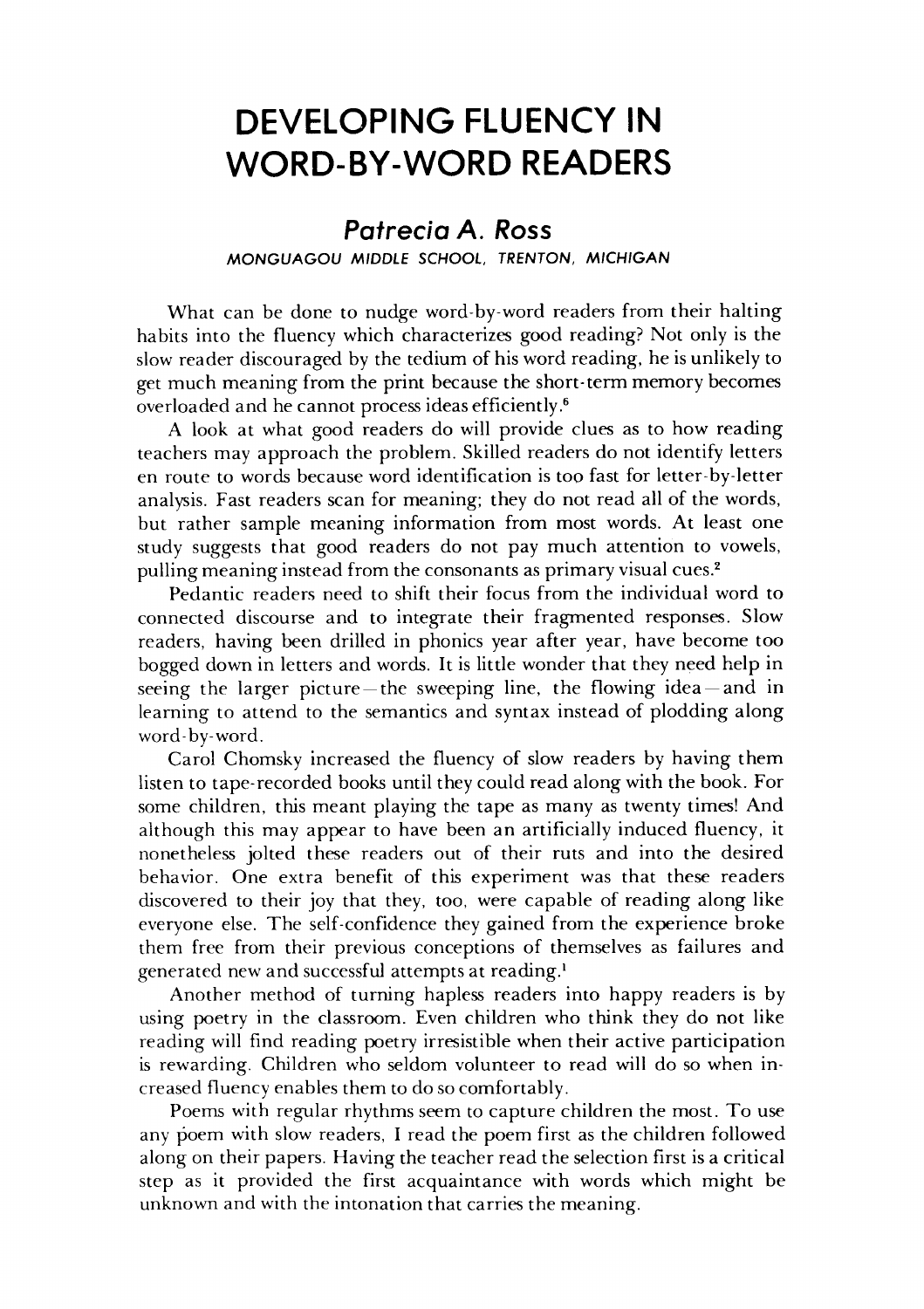### <sup>290</sup>**-rh** *290-rh*

The second time we read it together slowly. Then we divided ourselves The second time we read it together slowly. Then we divided ourselves into two groups, with each group saying a line or response. By this time even into two groups, with each group saying a line or response. By this time even the slowest readers were joining in as the poem became familiar. The the slowest readers were joining in as the poem became familiar. The observant teacher will ensure that for the first few readings, children's eyes are on their books or papers; children must experience the eye sweep as words on paper and words from the mouth become one.

Hands went up as different students asked to read the poem alone; Hands went up as different students asked to read the poem alone; several did so, with obvious delight. By the time it was apparent that some several did so, with obvious delight. By the time it was apparent that some children were able to say the poem from memory, instead of by reading it, children were able to say the poem from memory, instead of by reading it, we moved on to another poem. Eyes had read it, mouths had read it, minds we moved on to another poem. Eyes had read it, mouths had read it, minds had read it. And most importantly of all, slow readers had read it as well as had read it. And most importantly of all, slow readers had read it as well as anybody else, which is, after all, their great goal whether articulated or not! anybody else, which is, after all, their great goal whether articulated or not!

The same repetitious procedure can be used with any short stories or The same repetitious procedure can be used with any short stories or poems. Perhaps everyone's favorite books are Bill Martin, Jr.'s **Sound of** poems. Perhaps everyone's favorite books are Bill Martin, Jr.'s *Sound of*  **Language** series. There is no limit to the ways of developing fluency *Language* series. There is no limit to the ways of developing fluency through oral reading. A few are: through oral reading. A few are:

- 1. Teacher begins a story, setting the mood. Students who wish to read 1. Teacher begins a story, setting the mood. Students who wish to read orally raise hands and read until they wishto stop or must be stopped. orally raise hands and read until they wish to stop or must stopped.
- 2. Teacher reads the story, leaving out certain key words either within 2. Teacher reads the story, leaving out certain key words either within sentences or at the ends of sentences. This speeds up the eye movements of slow readers, forcing them ahead. Children consider this a game and of slow readers, forcing them ahead. Children consider this a game and relish the challenge of being able to supply the missing words. the challenge being words.
- 3. Students choose partners, sit in various corners or crannies in the 3. Students choose partners, sit in various comers or crannies in the classroom to read to each other. They beg to read the "Bill and classroom to read to each other. They beg to read the "Bill and Noodles" dialogue from the **SoundsofLanguage** series.4 Noodles" dialogue from the *Sounds of Language* series.4
- 4. Teacher reads the entire story the first time, explaining any new or 4. Teacher reads the entire story the first time, explaining any new or difficult words. Students read round robin the second time. difficult words. Students read round robin the second time.
- 5. Teacher reads the story. Students read with her as they are inclined. It 5. Teacher reads the story. Students read with her as they are inclined. It works well for the teacher to begin at a slower pace, increasing works well for the teacher to begin at a slower pace, increasing gradually to a normal speaking rate.
- 6. Sometimes a student will ask to read the entire selection, especiallyif it 6. Sometimes a student will ask to read the entire selection, especially if it reflects a particular interest. In this case the student reads it to himself reflects a particular interest. this case the student reads it to himself first before reading to the class. first before reading to the class.
- 7. Choral reading can be adapted to many short stories or poems, dividing the class into groups by various ways: by rows, by girls and boys, blue-the class into groups by various ways: by rows, by girls and boys, blueeyes and brown-eyed, right- and left-handers, tails and shorts, etc. This eyes and brown-eyed, right- and left-handers, taIls and shorts, etc. This device lends a gamelike atmosphere to the activity. device lends a gamelike atmosphere to the activity.

It must be emphasized that there is nothing wrong with repeating It must be emphasized that there is nothing wrong with repeating selections. In fact, developing fluency in slow readers requires it. Linguist selections. In fact, developing fluency in slow readers requires it. Linguist Charles Fries reminds reading teachers that to read effectively, one must Charles Fries reminds reading teachers that to read effectively, one must develop high speed recognition responses to the graphic signs. While good develop high speed recognition responses to the graphic signs. While good readers may be able to do this on sight, slower readers require much readers may be able to do this on sight, slower readers require much practice to do so.3 practice to do SO.3

Fluent reading is a highly complex synthesis of all the reading skills the Fluent reading is a highly complex synthesis of all the reading skills the student has acquired—word identification and meaning, sentence meaning as it affects intonation, and speech production. The student must repeat a as it affects intonation, and speech production. The student must repeat a selection until fragmentation becomes integration. selection until fragmentation becomes integration.